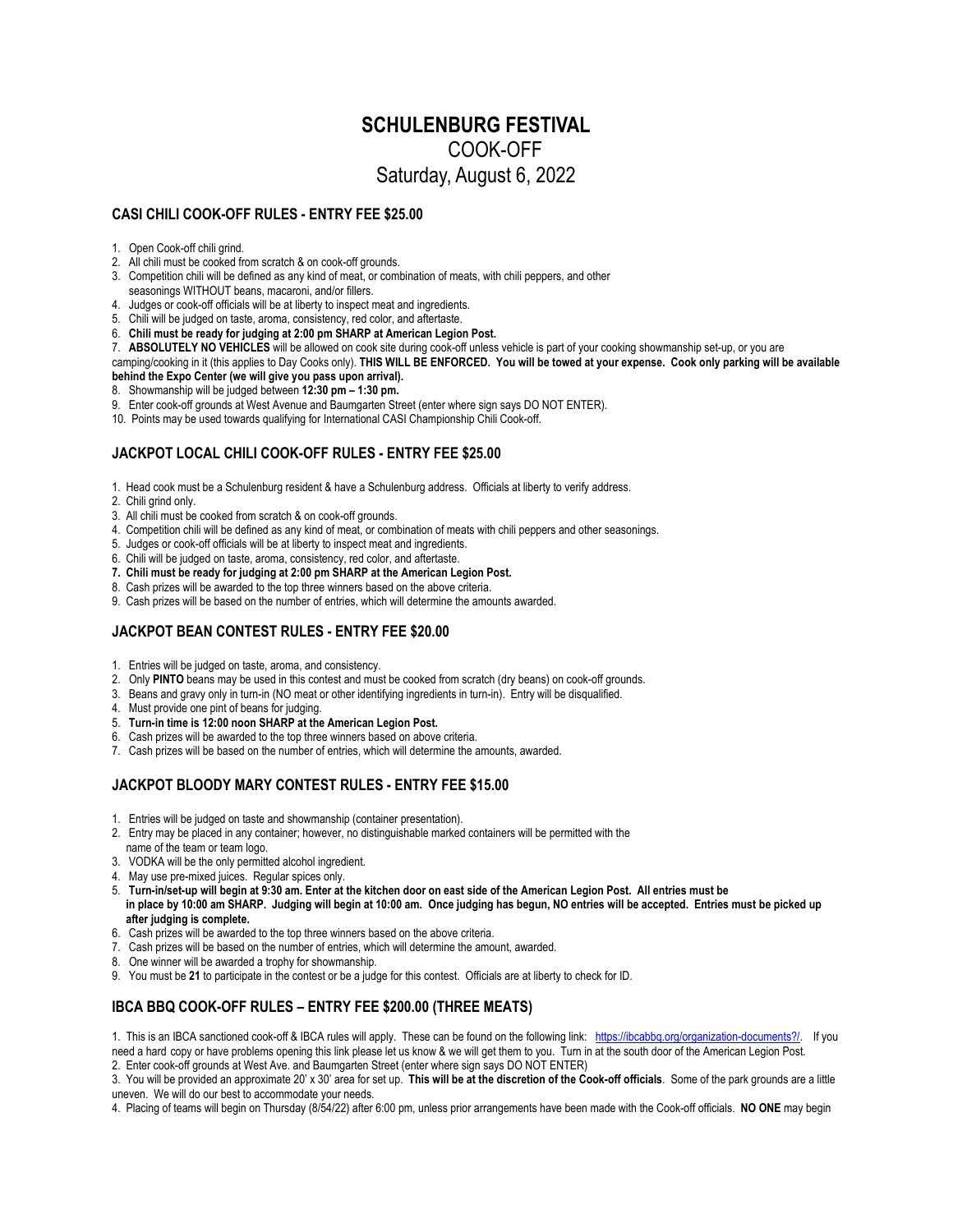setup at any time without prior approval. NO spots will be held, reserved, or marked off (we will take it down). Again, we will do our best to accommodate your needs.

5. **NO** vehicles will be allowed on cook-off grounds. There will be designated cook parking for **cook-off team members only** (we will give you a parking pass upon arrival) behind the Expo Center.

6. **NO** ATV or 4-wheeled vehicles will be allowed. Only ones allowed will be Schulenburg Festival Directors & Cook-off officials.

7. Electrical & water is available but very limited. This will be on a first come first serve basis. Charges for this are listed below on the entry form. Again, we will do our best to accommodate your needs. You can bring your own generator (be self contained) we will have space for you. Strongly encourage this.

8. The chief cook will be held responsible for the conduct of his or her team & their guests. Excessive use of alcoholic beverages and or drugs will be grounds for disqualification.

9. Early entry deadline is 7/22/22. All BBQ entries received after this date will be subject to \$25.00 late fee.

10. Two wrist bands will be included with your BBQ entry. This will give entry to all Festival activities throughout the weekend. We will NOT be replacing lost or ones misplaced – so HOLD ON TO THEM.

## **OPEN JACKPOT COOKS CHOICE COOK-OFF RULES – ENTRY FEE \$40.00**

1. Check in for this will begin at 5:00 pm Friday (8/5/22) at the American Legion Post.

- 2. Turn in time will be 6:30 pm SHARP at the American Legion Post.
- 3. Turn in may be any meat based concoction. Must be cooked on pit & must be cooked on cook-off grounds.
- 4. Turn in should be placed on plate provided in a manner where it can be judged on the appearance of the food. Also provide approximately 10 bit size pieces

for the judges to sample.

5. This will be 100% pay back. 1<sup>st</sup> place – 50%, 2<sup>nd</sup> place – 30%, & 3<sup>rd</sup> place – 20%.

6. Results of this contest will be announced immediately after this judging has concluded & will be announced in front of the American Legion Post.

#### **GENERAL INFORMATION**

NO DJ's or Live Bands will be allowed on cook-off grounds. Music played will be in LOW moderation. Music will be discontinued after midnight on Friday & after 1:00 am on Saturday. All decisions of the judges are final. Misconduct and or violation of any rules will be considered automatic disqualification. The Schulenburg Festival Association or any of its members or sponsors will not be responsible for accidents, theft, or damage to any equipment or persons. The Schulenburg Festival Association reserves the right to make additional regulations as situations warrant. **ALL RESULTS TO THE ABOVE-MENTIONED CONTESTS WILL BE ANNOUNCED FOLLOWING THE COMPLETION OF ALL COOK-OFF JUDGING, IN FRONT OF THE AMERICAN LEGION POST**  (place subject to change). Gates to cook-off area will be closed at 4:00 pm Friday & remain closed the duration of Fridays festival. Gates will also be closing at 8:00 am Saturday (Chili day cooks will be allowed entry) & remain closed the duration of Saturday's festival. We will open gates for about 1 - 1-1/2 hours after results have been announced to allow those wanting to leave Saturday evening to do so & then close again & remain closed the duration. State & Local COVID mandates will be followed – failure to comply WILL result in disqualification.

## **Turn in Times:**

## **Friday:**

2‐4 pm Tray Pick up

5 pm BBQ Head Cooks Meeting

6:30 pm Chef's Choice

| saturgay:                   |                                                                                                         |
|-----------------------------|---------------------------------------------------------------------------------------------------------|
| 10:00 am Bloody Mary        | 12:00 pm Chicken 1 - 1/2 fully jointed chicken (to<br>include breast, wing high and drumstick). SKIN ON |
| 12:00 pm Beans              | 1:30 pm Pork Spare Ribs (8 individual pork spare<br>ribs)                                               |
| 2:00 pm CASI & Local Chili  | 3:00 pm Brisket (8 Full Slices)                                                                         |
| 12:30-1:30 CASI Showmanship | (Standard Turn-In Times Apply Up To 100 Teams)                                                          |

**Saturday:**